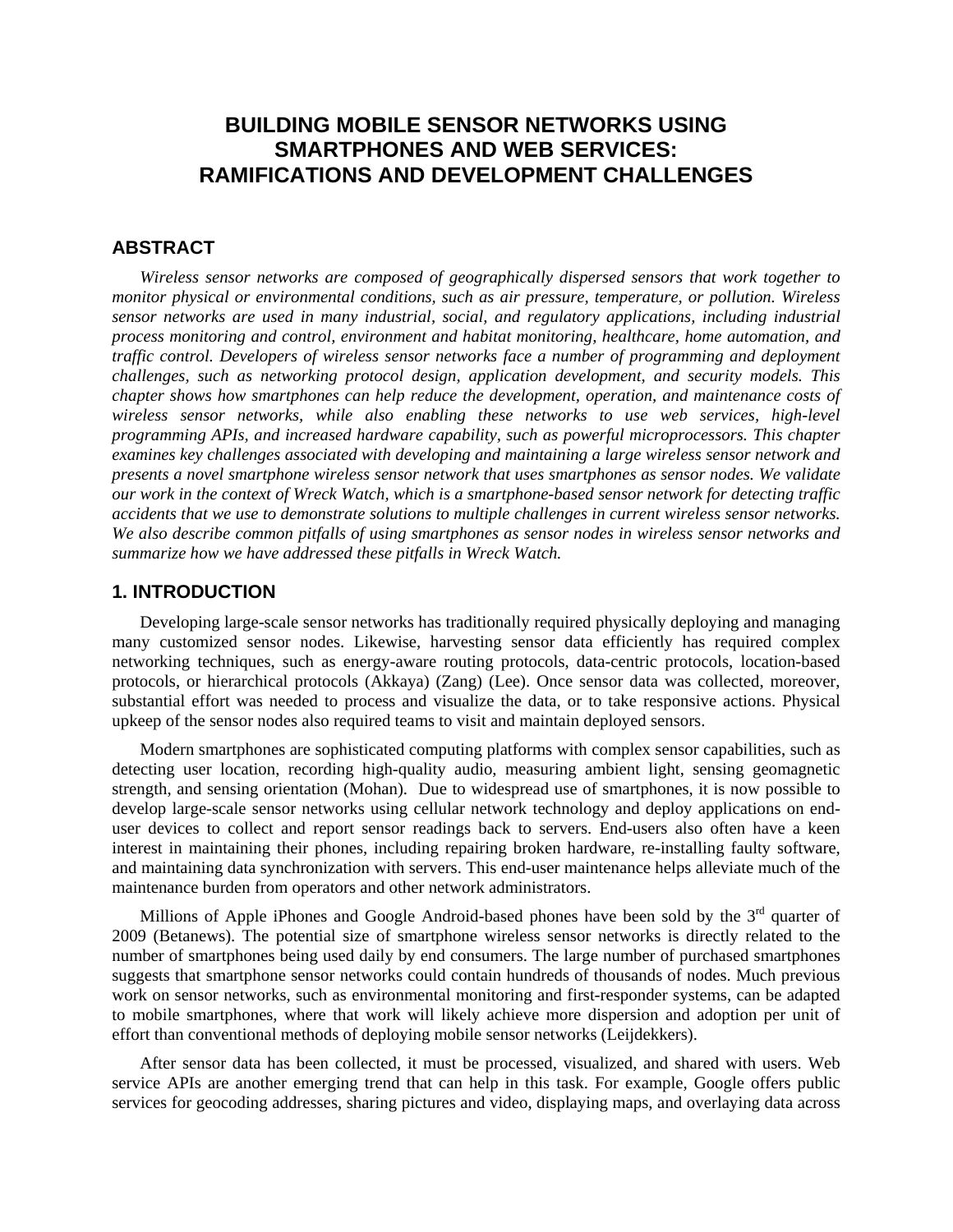satellite imagery. Likewise, some services, such as Google's App Engine and Amazon's EC2 compute cloud, offer free or low cost computational grids for analyzing data (Buyya). Utilization and composition of these types of web service APIs has allowed rapid application development.

By combining web services and the advanced computational power of smartphones, applications can contain real-time information filtered using the metadata of individual users, such as location, social relation, or application settings. Data from multiple users can be combined and used in conjunction with available web services to create powerful applications involving real-time, location-aware content. The combined data can also be shared through content distribution networks, such as YouTube and Facebook.

This chapter presents the challenges and promising solution approaches associated with developing large-scale, sensor-based applications using smartphones, such as iPhone and various Android phones, and web services, such as Google Maps, Amazon S2, or the Facebook API. The remainder of the chapter is organized as follows: Section 2 presents the Wreck Watch application as a case study of a smartphone wireless sensor network; Section 3 describes key challenges found in traditional wireless sensor networks; Section 4 offers solutions to these problems utilizing combinations of smartphones and web services; Section 5 introduces new challenges arising from using smartphones and web services; Section 6 discusses solutions to these new challenges in the context of Wreck Watch; Section 7 outlines future research, including new, unsolved problems caused by the introduction of smartphones and web services into wireless sensor networks; and Chapter 8 summarizes key points and lessons learned.

### **2. MOTIVATING CASE STUDY**

To motivate challenges and benefits of developing large-scale wireless sensor systems using mobile phones and web services, we present a case study based on *Wreck Watch,* which is a mobile phone application that runs on Google Android smartphones (Android) and detects car accidents in real-time. As shown in Figure 1, Wreck Watch detects car accidents (1) by analyzing data from the device's GPS receiver and accelerometer to detect sudden acceleration events from a high velocity that may indicate a collision. Car accident data is then transmitted via an HTTP POST request, where it can be retrieved by other devices in the area to help alleviate traffic congestion (2), notify first responders, and provide accident photos to an emergency response center (3). Users of Wreck Watch can also elect to have certain people contacted in the event of an accident via an SMS message or a digital PBX.



*Figure 1 – Wreck Watch Behavior*

When smartphone users install the Wreck Watch application on their device it effectively integrates their smartphone into the Wreck Watch wireless sensor network, which we call "SmartNet." Installing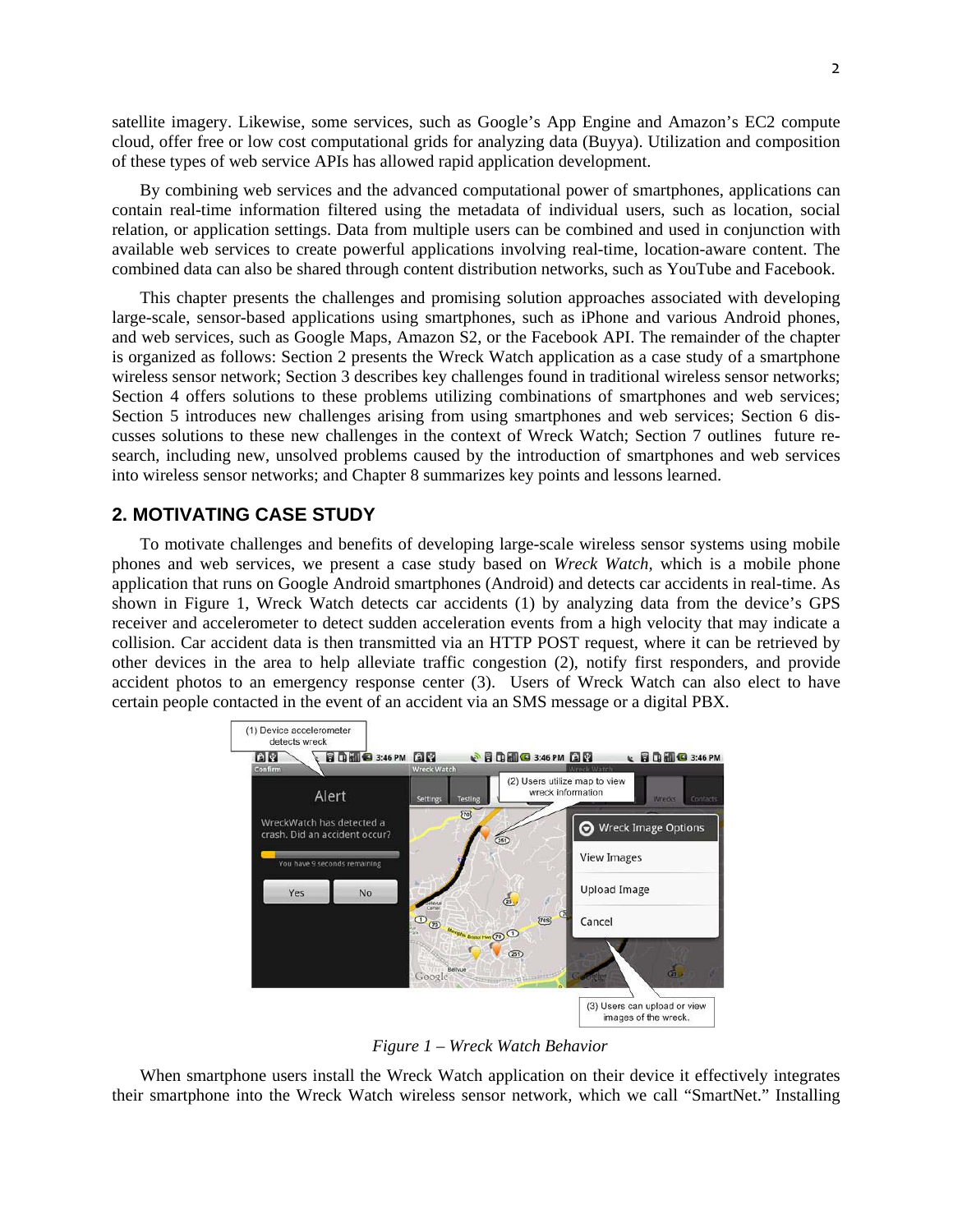this application provides users with several benefits, e.g., the application will monitor the smartphone it is installed upon and detect collisions. The left-hand side of Figure 1 shows the alert screen that Wreck Watch presents after detecting that a user may have been in an accident. To reduce any possibility of erroneous accident reports, the user is given ten seconds to indicate that an alert should not be triggered.

Wreck Watch allows users to store emergency contacts on the Wreck Net HTTP server. In the event of a collision, a user's emergency contacts can be notified of the accident via email, SMS message, or pre-recorded audio clip. An example SMS message we used for demos was "John Reeds has wrecked! Call 866-901-4463 Ext 123 for details! You are on John's emergency contact list." Automatic information sharing of this sort can allow first responders more time to focus on the accident, and the accident victim, rather than keeping emergency contacts up to date. The SmartNet system can be continuously updated with the latest information, and can re-notify emergency contacts as more data becomes available.



*Figure 2 – Wreck Watch Accident Display Screen (arrows indicate more severe accidents)*

Another Wreck Watch feature is the ability for users to view other wreck locations, as shown in Figure 2. This feature allows users to route themselves around other accidents, resulting in improvements of traffic flow near an accident location. Wreck Watch users are informed of the severity of wrecks by utilizing a color-coded wreck marker (in Figure 2, two markers are indicated as darker in color, thus implying greater severity).

Wreck Watch users may select a map marker by tapping on that marker. This selection opens an alternate menu that allows users to upload new media to associate with that wreck or to view media currently associated with it. This feature allows bystanders—who are likely not medically trained—a quick and effective method of sharing valuable information with first responders. While a trained medical first responder may be able to ask focused questions to a bystander on the telephone, receiving a photo of the accident scene may convey information more quickly and accurately. SmartNet also acts as a temporary digital storage medium, allowing parties involved in a collision to capture and store media associated with the event for later reference. This type of storage is especially beneficial for insurance claims and is demonstrated in Figure 3.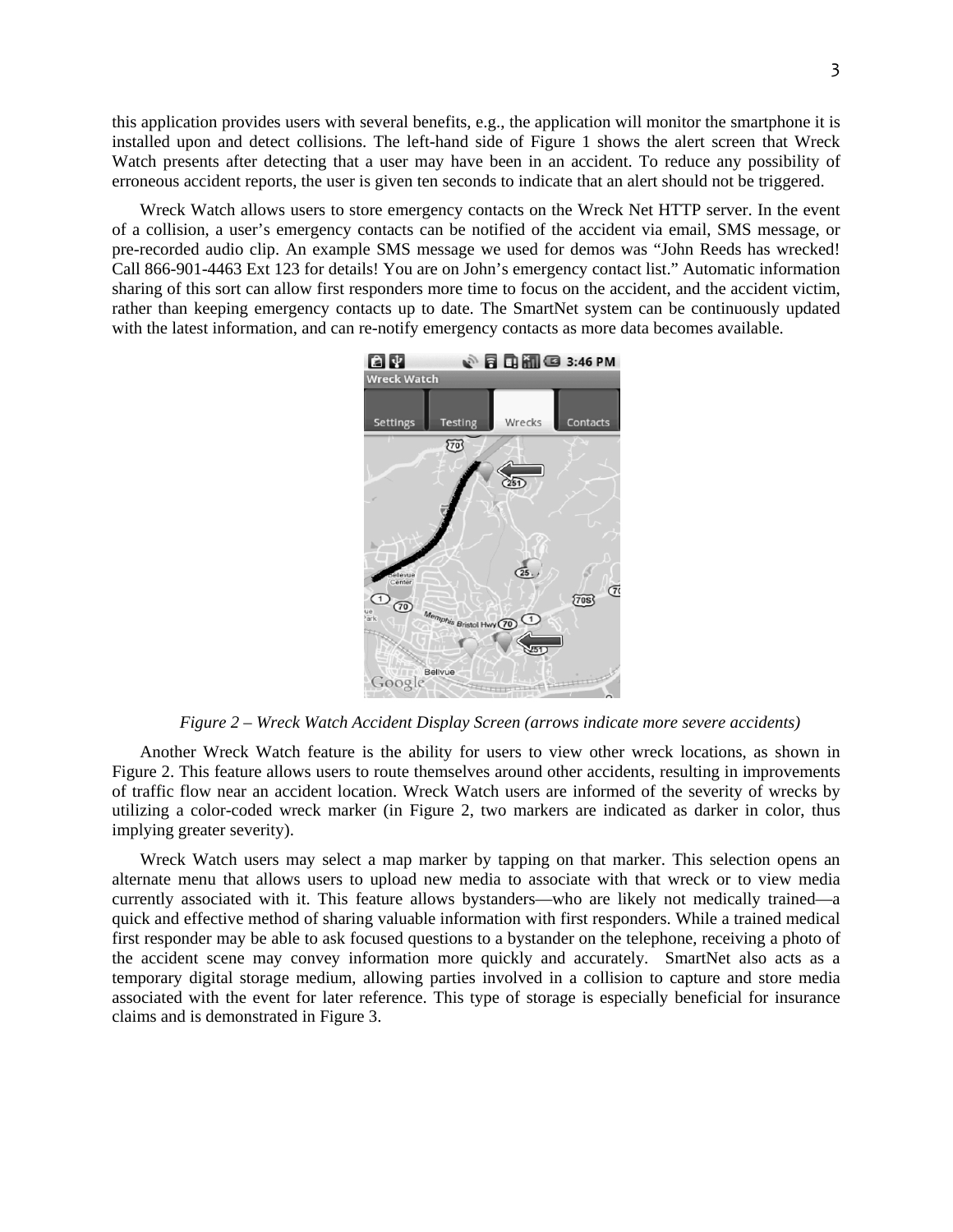| <b>Wreck Watch</b>  |         |        | $\mathbf{R}$ <b>a n e</b> 3:46 PM |
|---------------------|---------|--------|-----------------------------------|
| Settings            | Testing | Wrecks | Contacts                          |
| Wreck Image Options |         |        |                                   |
| <b>View Images</b>  |         |        |                                   |
| <b>Upload Image</b> |         |        |                                   |
| Cancel              |         |        |                                   |
|                     |         |        |                                   |

*Figure 3 – Wreck Image Options*

We designed Wreck Watch to detect/respond to accidents and provide information to other users of the sensor network. We also developed a web browser interface to SmartNet, intended for use by first responders and shown in Figure 4. This interface can be used to allow first responder dispatchers to communicate with field, or mobile, units and adjust their tasks based on current data. For example, while a mobile unit is traveling to an accident scene, an uploaded picture may show the type of injury sustained. The first responder dispatcher can then inform the mobile unit what type of injury it should prepare for, saving valuable seconds upon reaching the accident scene. This browser interface can also be used to display metrics that are of interest to first responders, such as an overall traffic risk level on a given day, number of mobile units deployed and their locations, or type of mobile units deployed.



*Figure 4 – Web Browser Interface to SmartNet*

Throughout the chapter, we use Wreck Watch to demonstrate the advantages of using a smartphone wireless sensor network over traditional sensor networks.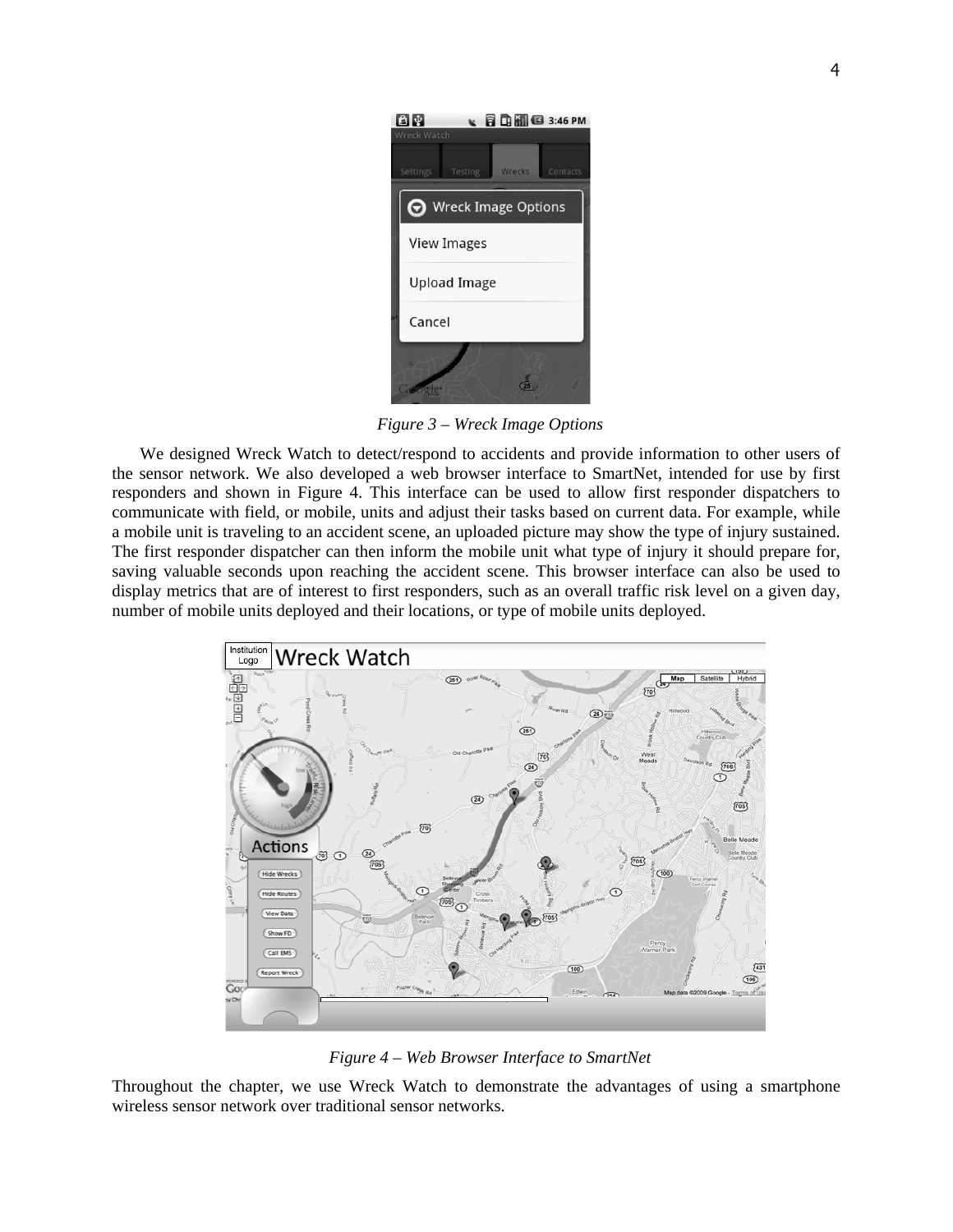### **3. CHALLENGES OF TRADITIONAL WIRELESS SENSOR NETWORKS**

This section describes the challenges of building, deploying, and maintaining a large wireless sensor network. While some challenges (such as complex networking protocol decisions) are implementationspecific, we present other issues (such as sensor distribution and maintenance) that are fundamental to a wide range of wireless sensor networks. In addition to defining each challenge, we also provide examples of hardships or failures caused by the challenges.

### **3.1 Challenge 1: Monitoring Mobile Human Subjects Requires a Large Quantity of Sensors**

Many sensor networks currently attempt to measure characteristics of mobile human populations, such as social interactions, package delivery personnel monitoring, or monitoring of healthcare patients. For a wireless network with spatially fixed nodes to measure these properties, that network must have a large number of nodes spread over a large geographical area. Distribution and maintenance of such networks can be costly since the larger the network, the more likely nodes will fail, and the more researchers and developers must make repairs.

Getting human participants to wear a mobile sensor, such as an accelerometer, is challenging and prone to risks, such as dropped devices. For example, participants may be unwilling to wear a sensor clipped to their clothes due to fear of undesirable social responses. Moreover, sensors may be bulky and interfere with the movements of participants. Sensors also often require frequent re-charging, which can burden end users. These same basic issues apply to other sensors, thereby making mobile sensors a large challenge.

#### **3.2 Challenge 2: Sensor Distribution and Maintenance is Time-consuming and Costly**

Many wireless sensor networks must contend with the cost of maintenance. Sensors are often located in remote areas, either because the effect to measure is in a remote area or the sensor must be safe from and not interfere with—individuals. Sensor network maintenance is thus often time consuming and expensive (Intanagonwiwat). For example, network maintainers must travel to a malfunctioning or damaged device and attempt a field repair, or remove the device, return to the laboratory for repair, and then return the device to its original location. Moreover, maintenance schemes, such as battery change schedules or solar arrays, must be developed to power the devices during the long periods of time that they may be deployed in the field.

Sensor maintenance can be particularly problematic for traditional spatially-fixed wireless sensor network, such as those used to detect car collisions. For example, when utilizing fixed-location sensors, multiple sensors would be deployed throughout a large geographical area to detect collisions along the numerous streets in a city and its surroundings. These fixed sensors would be exposed to harsh environmental conditions, and potentially to damage from the accidents they were intended to monitor. Every time a sensor was damaged, that sensor must be identified as faulty or unresponsive, geographically located, and retrieved for repair. If multiple geographically dispersed sensors were repaired frequently, the cost of maintaining the sensor network would be large.

#### **3.3 Challenge 3: Limited Sensor Node Computing Capabilities Require Complex Lowlevel Software Optimization**

In traditional wireless sensor networks, sensor nodes typically have meager processing capabilities to minimize cost and limit power consumption. Many sensor node hardware constraints directly impact the complexity of the software that can be run on the node. These limited hardware resources make it hard to implement complex sensor data harvesting and processing platforms, and force researchers and developers to create highly optimized software platforms using the low-level primitive operations available on the node. Developing software stacks on top of these low-level sensor node platforms can consume valuable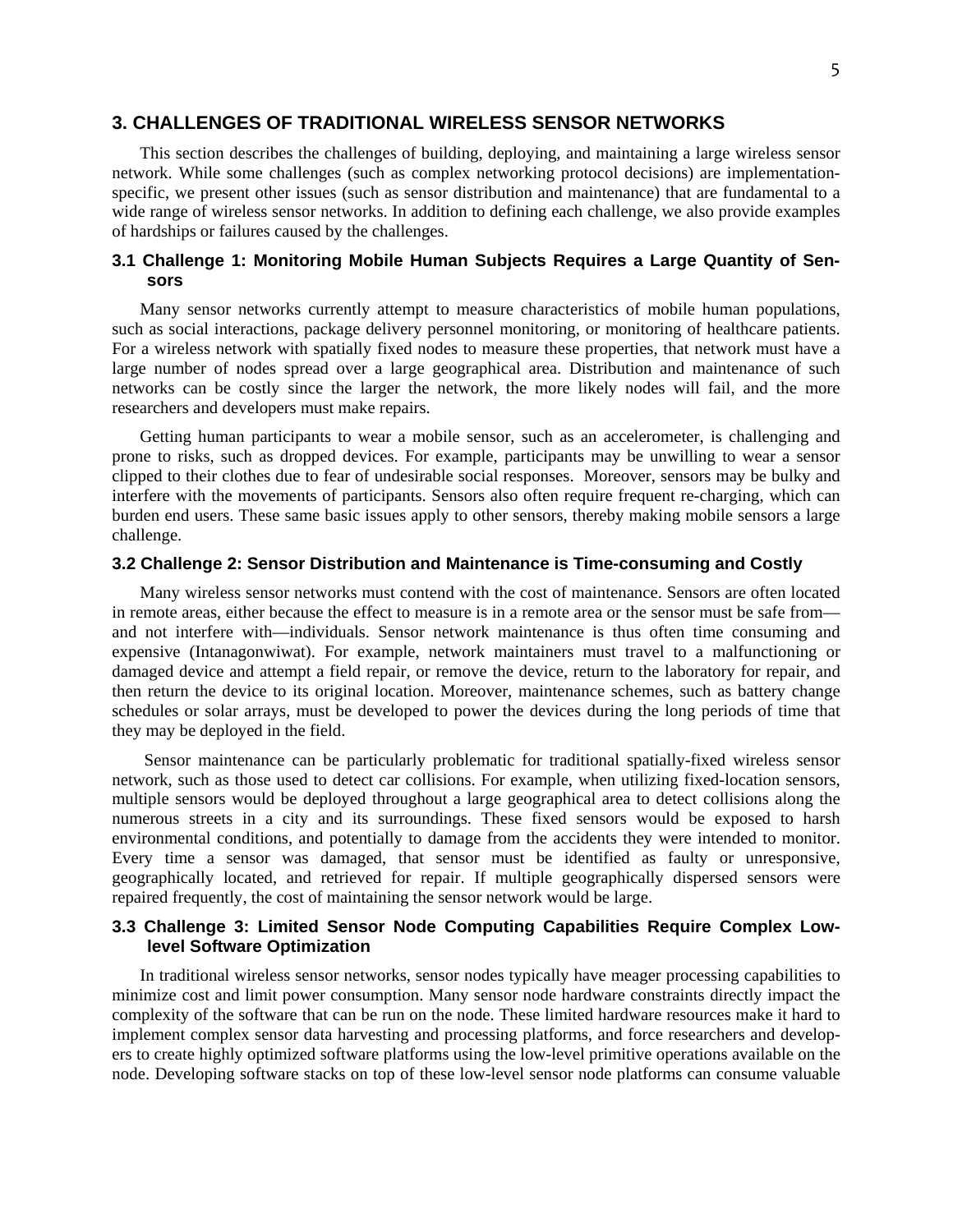researcher time, introduce errors in the end node software or hardware, and increase the overall cost of the project.

Less powerful sensors, such as those used in traditional sensor networks, is hard to utilize to detect car collisions accurately. To accommodate less powerful hardware, complex low-level software optimizations must be performed to fit within the limited processing capabilities of the device. Sensor nodes also have limited amounts of memory available to store software, resulting in further software memory space optimization. Heavy, immensely complex optimization of the node software is thus necessary to achieve the same network that Wreck Watch provides.

#### **3.4 Challenge 4: Sensor Network Data Communication Requires Complex Communication Protocols**

Many wireless sensor networks use some type of *ad hoc* networking, in which nodes cooperate to relay valuable information back to a base station connected to the Internet, which in turn relays information to researchers (Madden) (Manjeshwar), as shown in Figure 5. This relay of information is typically complex, with multiple potential points of failure in this networking protocol. If a sensor node fails, other nodes must be able to detect the failure and intelligently restructure routing within the network. The nodes closest to a base station are typically used much more heavily than other nodes, and thus tend to fail more frequently due to hardware errors or battery exhaustion.



*Figure 5 – Traditional Wireless Sensor Network Routing*

## **4. SMARTPHONE AND WEB SERVICE SOLUTIONS FOR TRADITIONAL WIRE-LESS SENSOR NETWORK CHALLENGES**

This section presents a novel architecture, called SmartNet, for building sensor networks. After we present SmartNet, we show that this smartphone-based sensor network architecture addresses the challenges raised in the Section 3, such as sensor maintenance costs, software optimization, and communication complexity. The Wreck Watch application utilizes the *SmartNet* framework, with specific details added to allow wreck detection, reporting, and visualization. Below we describe an example of SmartNet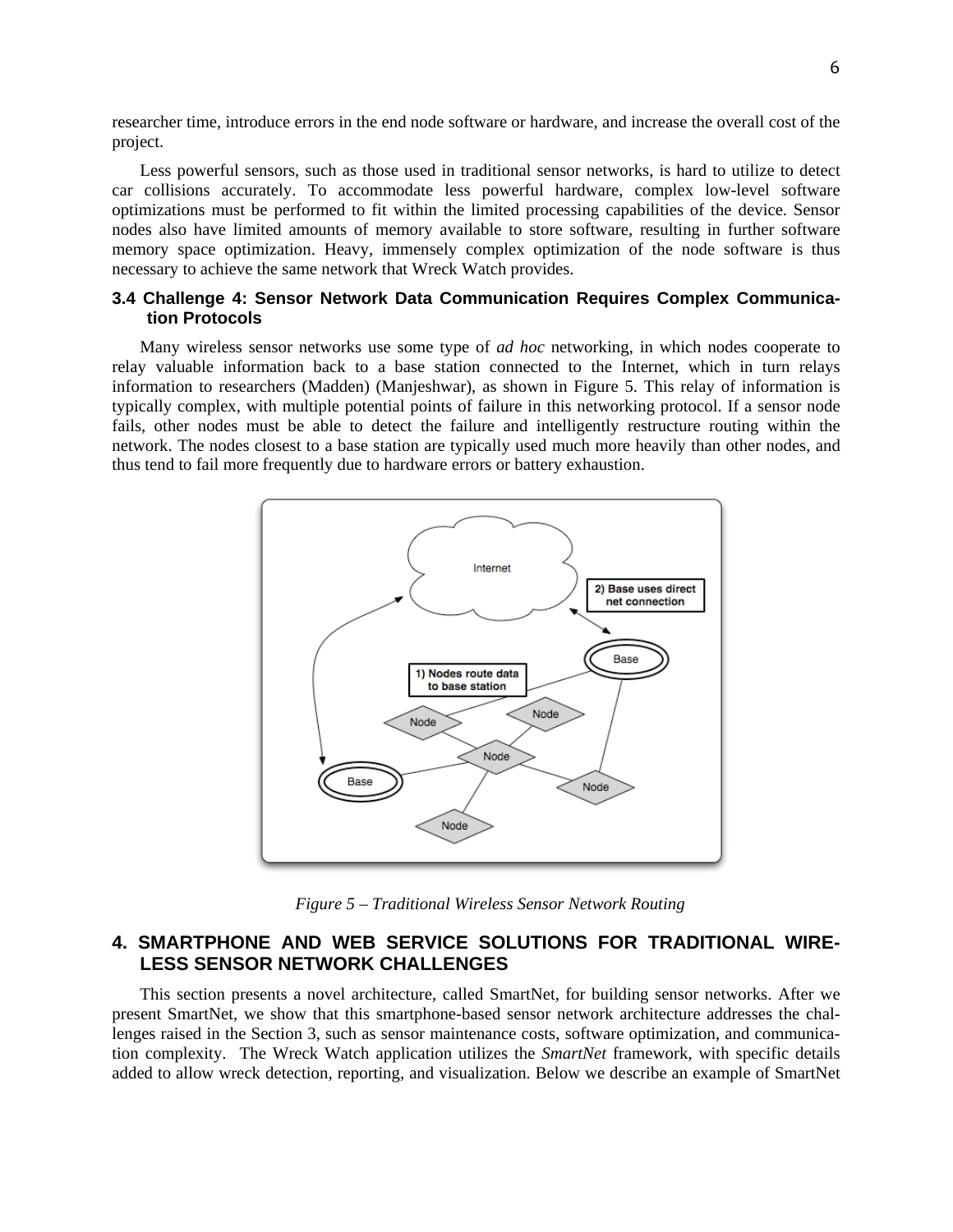to showcase the differences between it and traditional sensor networks. The SmartNet smartphone sensor network architecture is shown in Figure 6.



*Figure 6, SmartNet, a Smartphone Sensor Network Architecture*

The sensor network architecture uses smartphones as sensor nodes to capture environmental information, such as acceleration, ambient light, and imagery. These smartphones are fully capable of networking in an *ad hoc* manner or directly connecting to the Internet. Moreover, these devices have permanent storage space, processing power, and battery life comparable to an older laptop (low gigabyte memory range, 400–700 Mhz, 1 day charge). Relative to many current sensor nodes, these smartphones are capable of greater processing, data transfer, and battery life.

For smartphones to become part of a wireless sensor network, smartphone users can opt to install an application on the phone. On many smartphones, users are encouraged to only download and install applications from the *de facto* distribution location, such as Apple's iTunes or the Google Android Application Market. Typically, this installation process takes the form of an application store installed on the phone, with the store itself being another application. Network creators are thus alleviated from the burden of distributing, and upgrading remote sensor nodes by providing an over-the-air provisioning mechanism.

The sensor node application provides the instructions to allow the smartphone to communicate with the wireless sensor network and also provides instructions on how to connect with web services to retrieve or visualize data. These instructions are typically written on top of high-level programming APIs (such as the Java Software Development Kit or iPhone Core Location) to simplify smartphone software implementation effort. Smartphone operating systems (such as Mac OSX and Android) often provide standard system libraries that allow rapid application development for simple tasks.

To augment the feature set of these high-level smartphone programming APIs, web services can be used as smartphone sensor network information aggregators that provide reusable data processing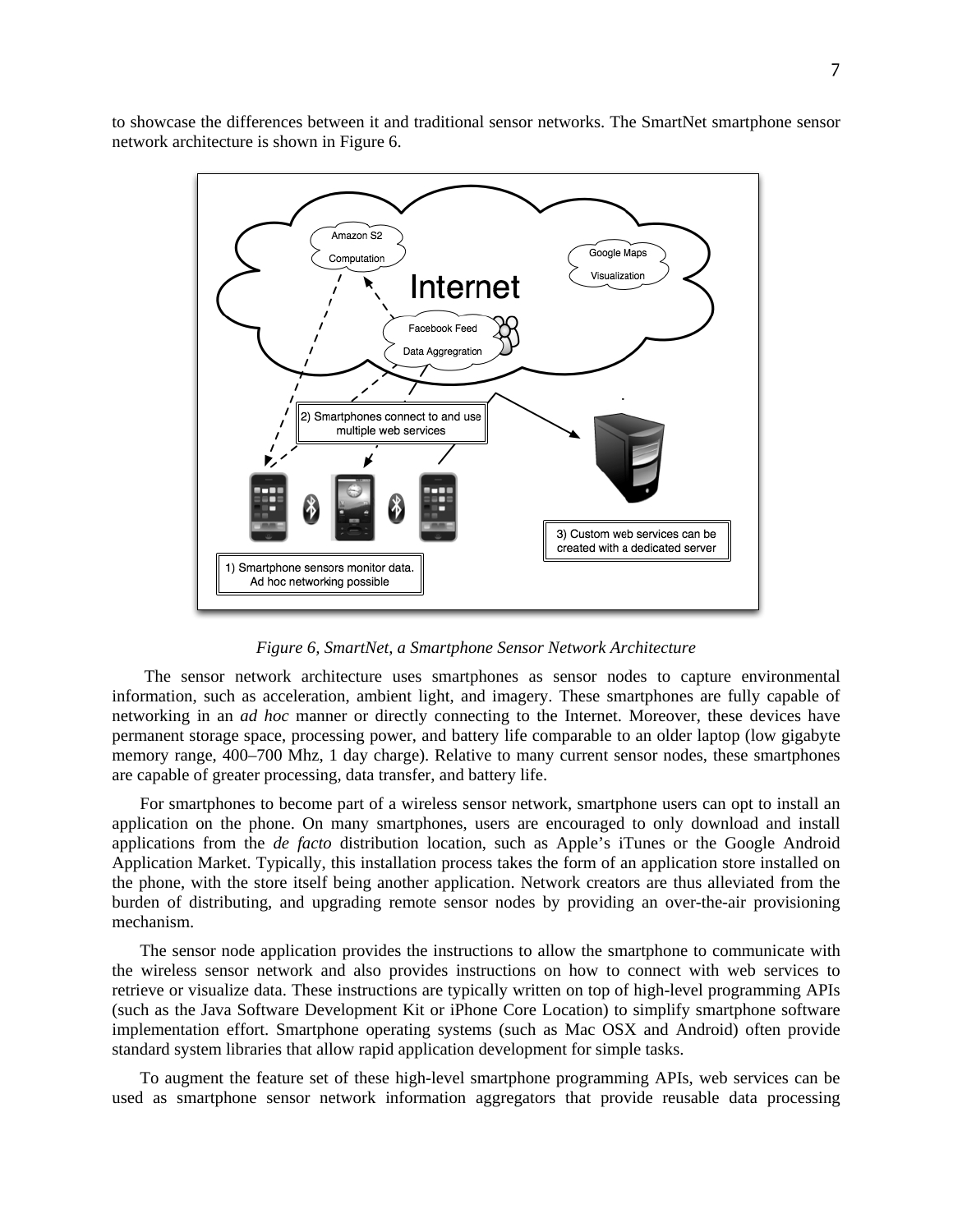pipelines. Many web services also provide visualization of data sets, allowing complex visualizations to be quickly implemented. While web services force applications to use the service APIs, combining multiple web services into a single application can overcome the limitations of only using a single web service.

Data generated from smartphone sensors, as well as from the results of web services data aggregation, can be stored into a single data storage server. This presence on the Internet allows researcher and developers to effectively generate a web service over which they have complete control. This controlled web service can be used to power the smartphone sensor nodes in complex ways that public web services may not offer.

The remainder of this section focuses on addressing the Challenges raised in Section 3 by specifically utilizing mobile smartphone solutions. We provide multiple examples in the context of Wreck Watch.

#### **4.1 Addressing Challenge 1 by Using End-user Smartphones to Monitor Mobile Human Populations**

Many current fixed location sensor networks attempt to measure inherently mobile humans by placing multiple sensors in a dispersed geographical region. The SmartNet approach to these problems provides much greater sensor mobility. This provides equal coverage in busy locations, where many smartphones are traveling, and possibly much better coverage in rural locations. The same mobile approach could be applied in multiple other sensor networks to similar advantage, such as disaster relief worker tracking, measuring air quality, or measuring noise pollution levels. In general terms, smartphones can be used to power wireless sensor networks designed to measure any mobile, largely dynamic, and un-predictable properties. In these inherently mobile tasks, smartphones are more appropriate sensor network nodes, and can perform better than multiple fixed-position sensors.

In creating Wreck Watch, we wanted to measure an inherently mobile property, namely car collisions. The Wreck Watch application utilized smartphone accelerometers to detect and report car wrecks to a centralized server. This smartphone approach was much more feasible than deploying traffic collision sensors at multiple locations around the city, and had the added advantage of allowing users to either opt in or out of using the network.

### **4.2 Addressing Challenge 2 by Relying on Smartphone Owners for Sensor Hardware Maintenance**

In previous sensor networks, the maintainers of the network would have to manually locate, travel to, and repair faulty nodes. With a smartphone sensor network, the owner of the individual phone has an investment in the device that leads them to maintain the phone, and therefore maintain the sensor. Moreover, the end user provides the power maintenance for the device by charging it to avoid battery depletion. Software errors can also be found after deployment in wireless sensor networks. Most sensor network software errors would previously require physically contacting the device to update the hardware. Many smartphone operating systems, however, provide methods to upgrade applications remotely. Moreover, these upgrade methods are not transparent to the device, and an application running on the mobile device is knowledgeable about which 'version' it is, which allows all data emerging from a smartphone network to include the node software version so each block of data can be traced to a specific version of software.

This software upgrade feature thus allows a researcher to not only remotely push upgrades to a smartphone node, but it also allows a very precise count of exactly which nodes have upgraded, and knowledge about which blocks of data can be attributed to which version of the smartphone software. In the event of a flaw being found in the software, not only can the error be remotely corrected, but also the update can occur without taking the network offline. While some smartphone nodes may take longer to update, they will also report their currently running software version, allowing a researcher to filter data from a corrupted version of the application.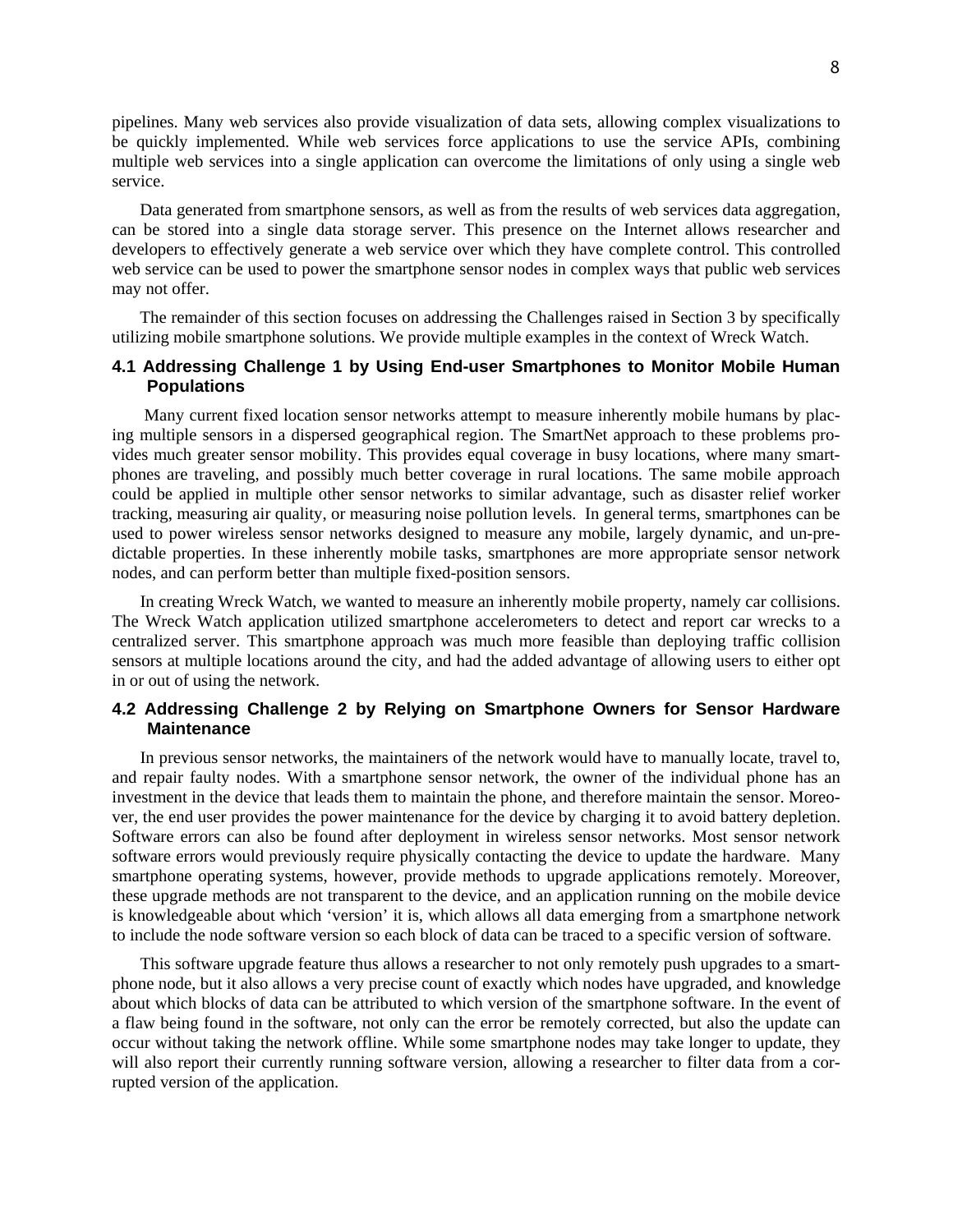### **4.3 Addressing Challenge 2 by Utilizing Smartphone Application Distribution Networks for Sensor Node Software Distribution and Upgrade**

Before the introduction of smartphones as a possible medium for sensor networks, sensor networks capable of spanning similar geographical distributions required massive effort and cost. Utilizing smartphones to power a wireless sensor network can offer a huge advantage in the number of nodes attained per unit of cost. Many modern smartphones support a common application distribution mechanism. For example, Apple's App Store is searchable on the iPhone and traditional computers, and accessing the App Store is the only method for most iPhone users to receive software. These distribution centers typically host the applications themselves, and allow users to download directly from the distribution network.

This over-the-air provisioning removes the need for a network creator to manually create a geographical distribution of nodes. Excluding certain specialized sensor networks that require additional hardware, the distribution of smartphone applications is largely free to the application creator. Most distribution networks also offer capabilities to perform software upgrades, which alleviate the need for a network maintainer to travel to the node to upgrade the node software. Over the lifetime of a smartphone-powered wireless sensor network, the main costs incurred by the researcher include the cost of creating an application that would turn a smartphone into an end node, the cost of maintaining data collection servers, and the possible cost of marketing the application. Resource-constrained researchers and developers can thus budget less money on gathering data and more on analyzing the results.

Wreck Watch, for example, is fully deployable using over-the-air provisioning. Users can download the application from the Android Market, and run it on their device. As we decide to add new features to the network, such as monitoring new data measurements of interest, or as we find errors in the software that require software upgrades, we will use the Android Application Distribution Network to provision the software upgrade. Each user of Wreck Watch will be notified of the upgrade and can update their node version at their convenience. Furthermore, irregular upgrade schedules are not a problem for the data integrity of SmartNet, as every node can reliably add its version number to any data reported.

### **4.4 Addressing Challenge 3 by Leveraging Powerful Smartphone Processors and Highlevel Programming APIs to Simplify Sensor Software Development**

In smartphone sensor networks, the user has purchased hardware with processing capabilities more comparable to old laptop hardware, typically including a processor above 400 Mhz, multiple sensors (including input and output devices), and multiple networking connections. In general, smartphones are more powerful than most current commodity sensor nodes, such as the Intel Mote (Nachman). The extra processing power of these nodes would allow raw data collection and data processing in levels that were previously impractical.

Sensor nodes typically have limited resources, such as memory and processing capabilities, which often result in software that is stove-piped and tightly coupled to a specific sensor network requirement set. This tight coupling makes it difficult to reuse software components across sensor network projects, requiring costly reinvention and rediscovery of existing software solutions. The improved hardware of smartphone devices make it possible to write software that is more loosely-coupled to the underlying hardware, allowing researchers to focus on creating only domain-specific parts of the sensor software, such as statistical analysis models, rather than all operations. Additionally, some platforms allow the running application to reuse installed third-party components, such as advanced video decoding libraries, to accomplish tasks. For example, Google Android's Intent system allows developers to call code from other applications, or even from a software library. This design allows a development model based on reusing and aggregating components into new applications.

When creating Wreck Watch, we utilized multiple external libraries. The Android developer libraries were heavily used to access the sensor nodes, create the user interface, and detect car accidents. Additionally, the Java system libraries were used to perform timing operations and manipulations. When a user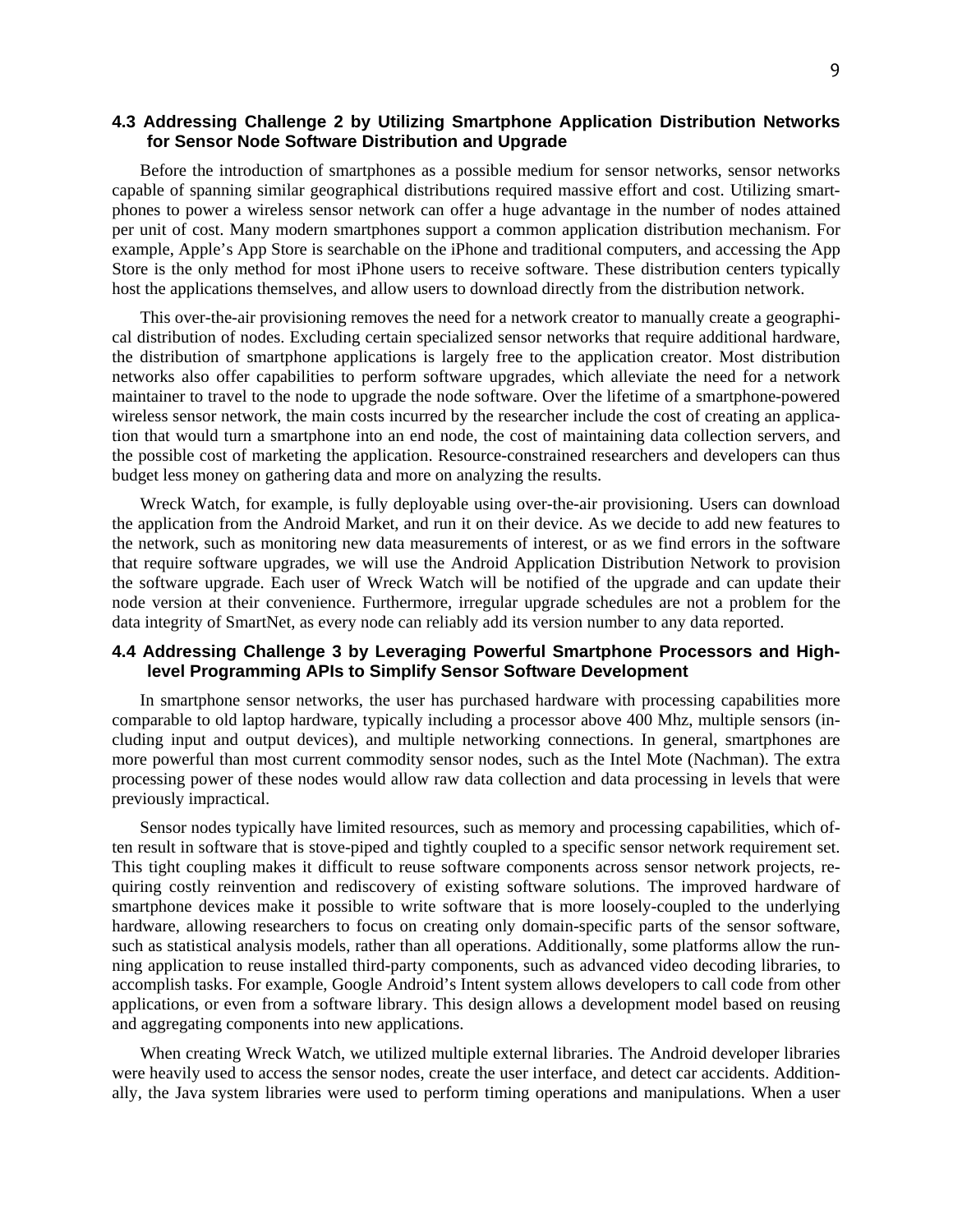attempted to attach an image to a collision location, Wreck Watch utilized the Android Intent system to allow the user to take a picture with any camera library of their choosing. Utilizing the large software libraries available allowed the researchers to focus on the domain specific components of Wreck Watch, such as reacting to collision events, and to complete the implementation of the entire Wreck Watch system in 4 weeks.

#### **4.5 Addressing Challenge 3 by Utilizing Web Services to Supplement Smartphone Visualization and Processing Capabilities**

After sensor data has been collected, it must be processed, visualized, and shared with users. In many cases, the limited processing capabilities of smartphones make it difficult to process large quantities of data, and the relatively slow network speeds (3G, WiFi) make sharing a large amount of data difficult. Additionally, visualization of data on a device can involve complex programming and large amounts of time. Web service application programming interfaces (APIs) are an emerging trend that can help in these tasks. For example, Google offers public services for geocoding addresses, sharing pictures and video, displaying maps, and overlaying data across satellite imagery. Some services, such as Google's App Engine and Amazon's EC2 compute cloud, offer free or low cost computational grids for analyzing data. Utilization and composition of web service APIs allow rapid sensor network and application development.

Besides processing and visualization, another strong advantage of using a web service for a wireless sensor network is the capability to re-package the solution rapidly on multiple smartphone platforms. If the brunt of processing and visualization is done by utilizing public web APIs, then porting the smartphone application to another platform can be as simple as programming needed user interfaces specific to that platform. Following the code reuse principle, most of the visualization of common web services tasks, such as placing markers on a Google Map, can be accomplished by using libraries packaged with the smartphone operation system by default.

Using web services, and the advanced computational power of smartphones, applications can contain real-time information filtered using a broad range of metadata describing individual users (such as location, social relation, or application settings). Data from multiple users can be combined in an arbitrarily complex manner, and used in conjunction with available web services to create powerful applications involving real-time, location-aware content. The combined data can also be shared through content distribution networks, such as YouTube.

Creating a third party application to tie together multiple web services can be completed quickly and easily. For example, displaying the hometowns of Facebook friends on a Google map simply requires connecting to both API's, retrieving the data from Facebook, and passing it to a Google map. The complexity of web services can be utilized to power large parts of the application's data processing and visualization, saving time and money.

While creating Wreck Watch, we utilized Google's Maps API to display reported accidents on a web browser page intended for use by a first responder. A distinct advantage of using the web API to do this visualization, rather than a custom component, was that displaying the same data in the Wreck Watch application on the device took little time to program, as the smartphone operating system already includes classes to allow Google Maps functionality. The collected data was, in turn, useful to end users who were interested in routing around wrecks, which enticed them to download the application and become a participant in the sensor network.

### **4.6 Addressing Challenge 4 by Relying on Multiple Networking Connections to Avoid Networking Complications**

Challenge 3 in Section 3 described the problem of communication, both amongst nodes and between nodes and the Internet. Many smartphones have hardware to support both ad hoc protocols, such as Bluetooth, and direct Internet connections, often over WiFi, 3G, 4G, or WiMAX. The direct Internet connec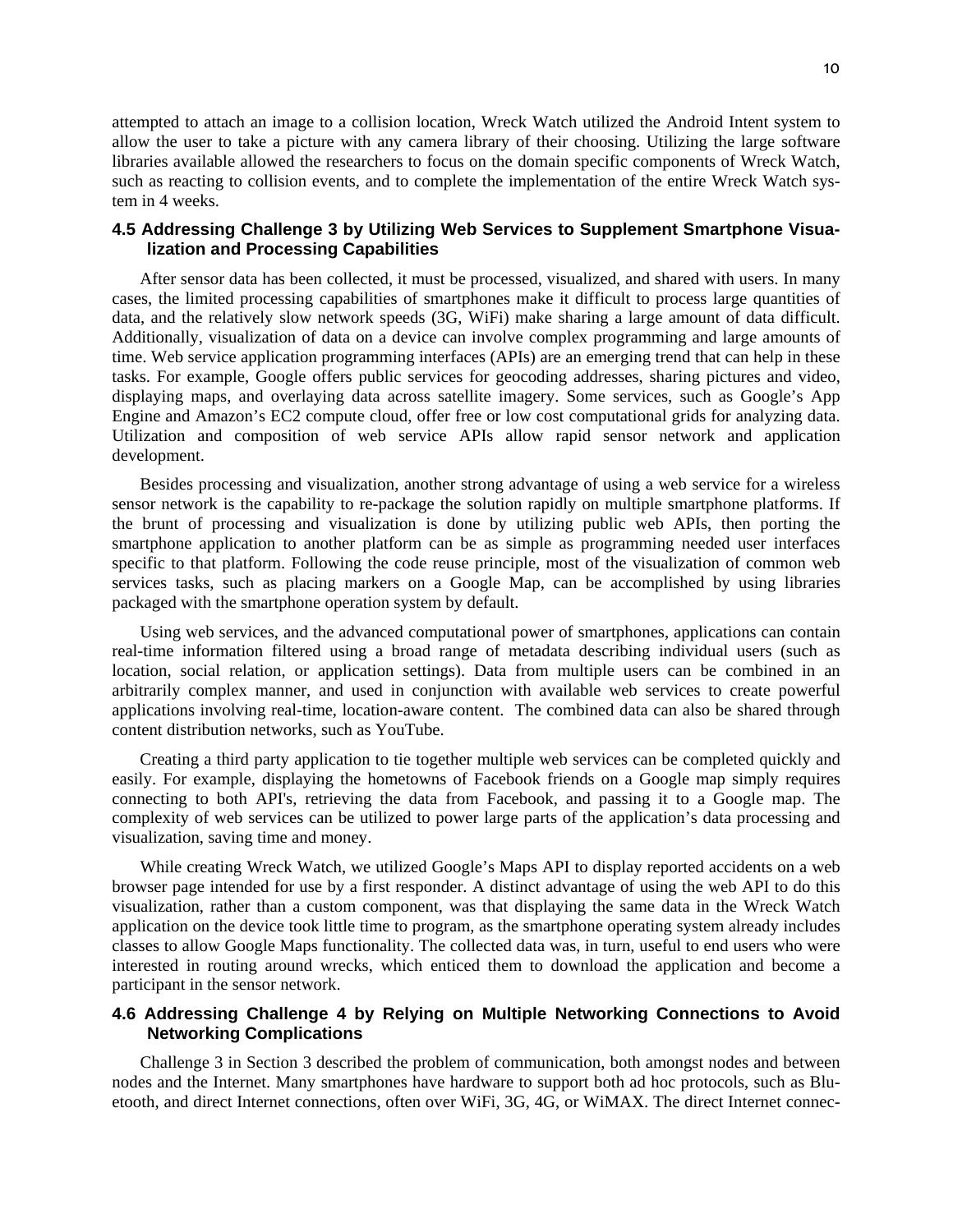tion can be used as the main connection for relaying data back to data storage facilities. Having multiple possible networking protocols removes the forced necessity for many of the complex ad hoc wireless sensor communication schemes, such as energy, location, or data aware routing protocols, which we see in use currently, without removing the possibility for ad hoc networking amongst the nodes (Akkaya). This flexibility in the choice of networking protocol allows a node to dynamically switch the protocol it is using for network connectivity, based off of high-level decisions about communication range, speed, battery usage, etc, rather than always using a single ad hoc protocol.

For example, a wireless sensor network intended to measure the amount of unique social interaction most individuals have on a fixed-time basis would likely use Bluetooth to detect when two individuals came within close contact of one another. The application could occasionally intelligently switch to using a 3G connection to the Internet, allowing it to report the interaction metrics of interests back to a central data collection server quickly, without wasting valuable resources.

## **5. ISSUES INTRODUCED BY POWERING WIRELESS SENSOR NETWORKS WITH SMARTPHONES AND WEB SERVICES**

Using smartphones as nodes in a sensor network raises many concerns and problems. This section identifies key challenges associated with using smartphones for sensor networks and proposes solutions to these problems. We focus primarily on the issues and problems that are unique to creating sensor networks with smartphones and web services, reifying these issues in the context of Wreck Watch.

#### **5.1 Issue 1: Use of Web Services Restricts Flexibility**

Although utilization of web services, such as Google Maps, is a significant benefit to many areas of wireless sensor networks, those same web services can restrict development flexibility. A consequence of using web service APIs is a loss in customization of what the API provides. For example, some web services do not provide full API access to their data or algorithms, to preserve proprietary intellectual property. Many web services do not, and will likely never, offer their most valuable features. For example, Google will likely never release its AdSense algorithms, or its routing algorithm. While it might be feasible to develop a similar routing algorithm, there is no immediately feasible method to get marketing data similar to the data that powers AdSense. Developers also face the problem of repetition. Web services are available to many developers, and many simplistic ways of connecting APIs and platforms have already been programmed.

### **5.2 Issue 2: Protecting Network Security, Privacy, and Data Integrity**

While previous sensor networks had to deal with potentially malfunctioning sensors, users of phones in a smartphone sensor network may intentionally or unintentionally sabotage sensor network data. These concerns are not the only security issues with using smartphones as a sensor network data source. Much interesting sensor data compromises end user security and privacy, if not handled properly. Many sensor measurements of interest contain GPS location data, which reveals real-time, accurate information about not only the smartphone, but also the individual using the phone. While users may consent to this data being shared with the sensor network, the creators of the sensor network must ensure that this data stays safe from third parties.

Many web services have a catch-all clause that reserves the full legal rights to any data their service operates on, or any results their service produces. This presents significant privacy issues for personal user data. Additionally, for many government funded research sensor networks, this ownership of secure data may not be acceptable. Researchers interested in utilizing web services should be aware of these clauses, and aware of the types of data they are passing to a web service at any given time.

#### **5.3 Issue 3: Smartphones Have Responsibilities Other Than Powering the Sensor Network**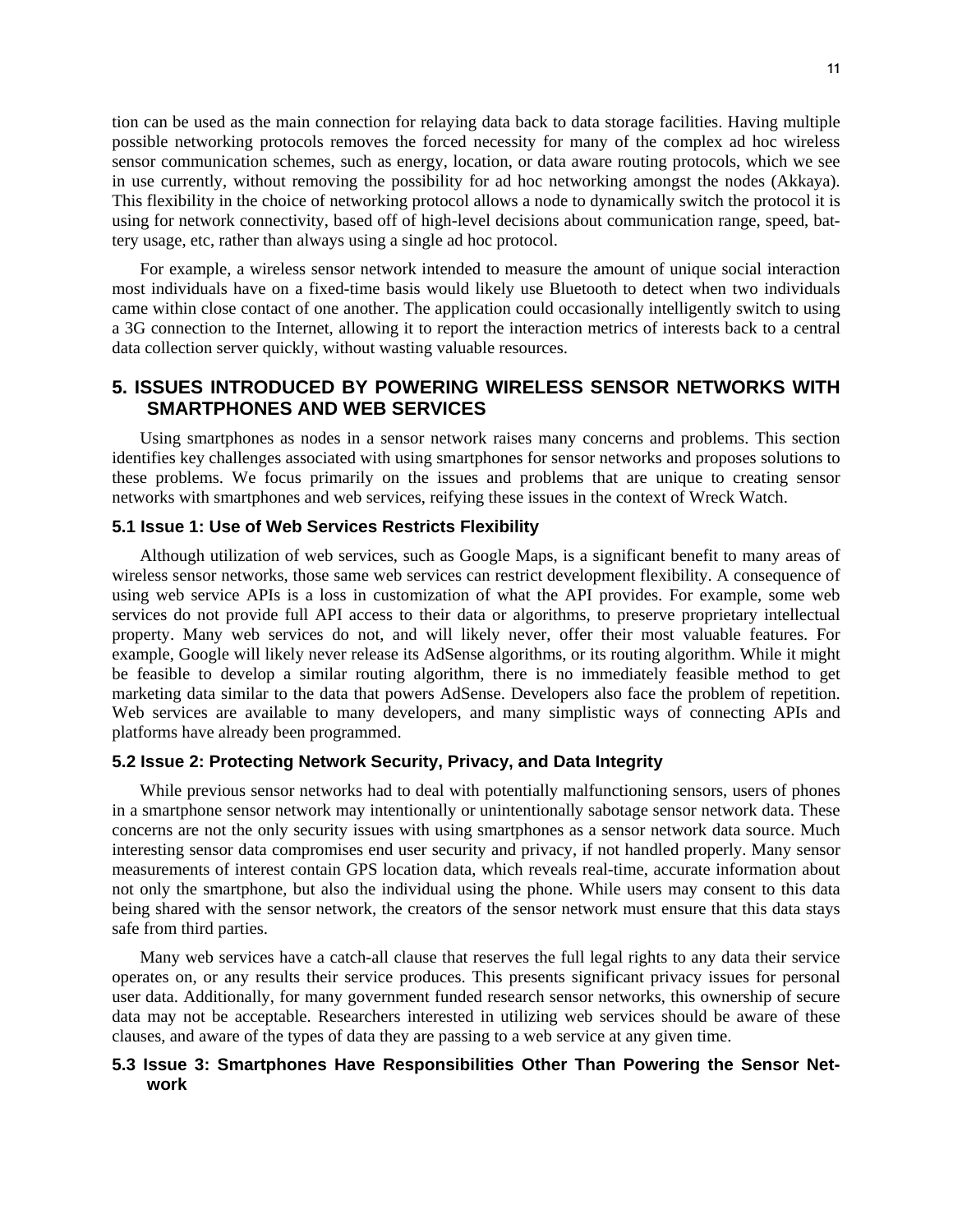Traditional wireless sensor network hardware tends to focus solely on powering the wireless sensor network. When creating sensor networks using smartphones, however, researchers and developers must consider that end nodes cannot be fully dedicated to the sensor network. In particular, many other functions of smartphones, such as performing like a mobile phone, take priority over powering the wireless sensor network. While there are many advantages of using smartphones for sensor networks, there are other possible uses for the end node, so researchers and developers must be respectful of other applications or processes. If a smartphone is deployed for the sole purpose of powering the sensor network, this issue may not be problematic, though many smartphones will be used for other purposes, as well.



*Figure 7, Sensor Applications Must Share Resources*

We developed Wreck Watch so that it is aware of other responsibilities and occasionally evicts unnecessary components when the system is low on memory. Wreck Watch also allows users to set the amount of data they wish to store for their GPS trail. This feature has a direct impact on the amount of permanent memory the smartphone has available.

## **6. SOLUTIONS AND RECOMMENDATIONS FOR POWERING WIRELESS SENSOR NETWORKS WITH SMARTPHONES AND WEB SERVICES**

While there are many issues created by utilizing smartphones and web services to power wireless sensor networks, most of these issues can be addressed when designing the smartphone network and programming the sensor node. We present many solutions to the issues raised in Section 5.

### **6.1 Addressing Issue 1 by Integrating Multiple Web Services with Smartphone Sensors to Ensure Sensor Node Application Uniqueness**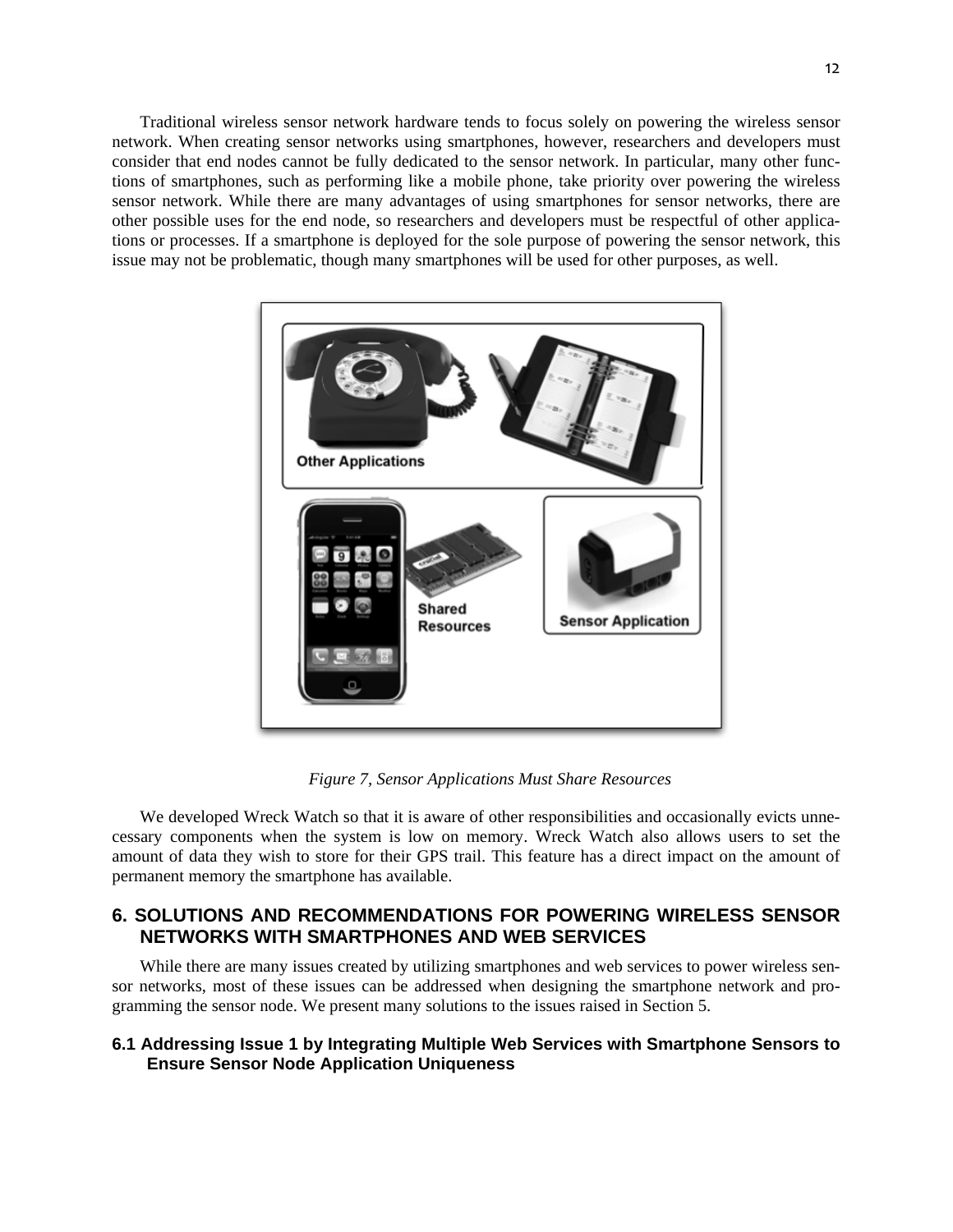Although utilization of web services is a significant benefit to many areas of wireless sensor networks, those same web services can restrict development flexibility. A consequence of using web service APIs is a loss in customization of what the API provides. For example, some web services do not provide full API access to their data or algorithms, to preserve their own unique value proposition. Many web services do not, and will likely never, offer their most valuable features. For example, Google will likely never release its AdSense algorithms, or its routing algorithm. While it might be feasible to develop a similar routing algorithm, there is no immediately feasible method to get marketing data similar to the data that powers AdSense. Additionally, a developer faces a problem of repetition. Web services are available to many developers, and many simplistic ways of connecting APIs and platforms have already been programmed.

While web services are powerful components that provide large computational power, visual presentation, and data collection to a smartphone, the user of the web service has no control over the API presented. More importantly, the user has no control over what the web service implementers choose not to add in the API. While an API such as Twitter's may provide a large amount of data, the Twitter API provides no easy method of visualizing that data.

To achieve the full goals of the application, a combination of multiple web services can be used in conjunction to create a more valuable end product. Additionally, with the programming capabilities of smartphones, sensors can be used to augment and enhance the web service by providing device-aware data. Many examples of this exist, such as using GPS on a phone to automatically filter search results to local venues, using orientation to route the user relative to both their position and their orientation, and using microphones to automatically increase or decrease volume on Internet radio. Finally, many wireless sensor networks generate some metric of interest. By combining these metrics with multiple web service APIs, it is possible to rapidly generate a complex application.

When creating Wreck Watch, we combined generated data about the location and severity of accidents with a Google Maps application. While the visualization aspects of Google Maps were expansive enough to present the data from Wreck Watch, we were unable to present the media that was associated with a wreck using the Google Map. The solution to the problem was to request data from both the Google Maps server, and from the SmartNet server. The information about the collisions, and the associated media, can essentially be considered a web service over which we have complete control. By combining our data-centric web services with the visual services offered by Google, we were able to generate a complex application in a matter of weeks.

#### **6.2 Addressing Issue 2 by Incorporating Fine-grain Security and Privacy Controls**

While many security and privacy concerns exist for almost all wireless sensor networks, smartphones can require additional considerations in these domains (Fleizach). Smartphones are inherently a hub for massive amounts of personal user data, such as contacts, email, or social networking sites. In consideration of this, many smartphone operating systems include programs that allow remotely resetting the device. In the event of a lost device, the device can be remotely erased to preserve the confidentiality of the data.

In general, however, remote resetting of devices is an emergency measure. On a daily basis, applications should provide some privacy and security. To address this, many applications have a comprehensive set of application settings that allow users to decide exactly what is being sent into the sensor network. In Wreck Watch, these additional settings allow users to decide which personal information, such as device phone number, emergency contact information, and location data (including the amount of GPS route data posted), to include in a collision report, as shown in Figure 8.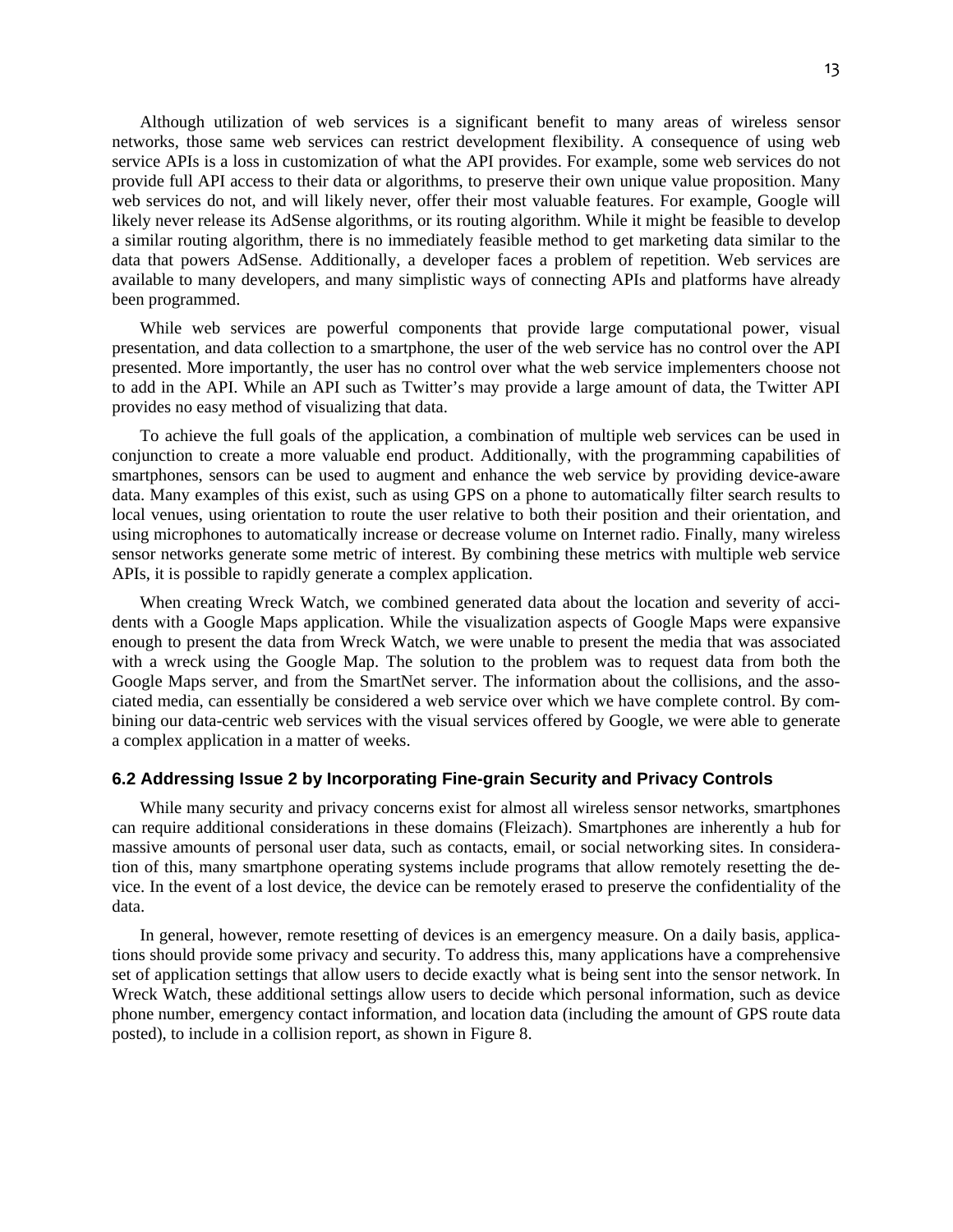| Users choose which of<br>5:57 PM<br>their contacts to let<br>SmartNet know about<br>Contacts |
|----------------------------------------------------------------------------------------------|
| <b>Eric Schmidt</b>                                                                          |
| Larry Page                                                                                   |
| <b>Paul Buchheit</b>                                                                         |
| Sergey Brin                                                                                  |
| Submit<br>Clear<br>MENU<br>⋒                                                                 |

*Figure 8, Emergency Contact Privacy Settings in Wreck Watch*

#### **6.3 Addressing Issue 3 by Respecting Other Applications' Access to Device Hardware through Smartphone OS Resource Management APIs**

Almost all modern smartphone operating systems provide high-level API callbacks that inform the current application of the overall state of the device. These callbacks include information about available memory status, battery life, and changes to phone settings. Programs should be aware of these callbacks, and react to them in an appropriate manner. Developers should follow conventions set for programming for their specific smartphone operating system.

For example, Wreck Watch was initially developed without regard to an Android OS convention that described how many times a user should poll the GPS unit per second. After field testing, we determined that running Wreck Watch in the background on an Android G1 would empty a full battery in less than an hour. Rather than polling the recommended amount (once per minute), Wreck Watch was requesting GPS information as fast as the sensor could deliver it. The operating system returned approximately one GPS reading every few nanoseconds, with required that the GPS hardware and the G1's processor both constantly remain in a powered on state. By modifying the request rate to respecting the convention that the development guide had set, the battery life was extended back to the standard one-day charge.

## **7. FUTURE RESEARCH DIRECTIONS**

Exploring the potential of smartphones to power wireless sensor networks is still in its infancy. As individual smartphones become more technologically advanced, the power and flexibility of using the smartphone as a wireless network sensor increases greatly. The networking and computational power of smartphones has increased greatly in the last decade, and many smartphones are now coming with a plethora of advanced sensors built in (Ballagas). Common sensors include an accelerometer, an ambient light sensor, and a proximity sensor. Some devices contain even more sensors, including a geomagnetic sensor and an orientation sensor. In addition to traditional sensors, many smartphones contain other hardware, such as GPS location hardware, camera hardware, speakerphone hardware, and a microphone.

The number of sensors, combined with inherent phone and smartphone hardware allows previously impossible hardware combinations. These increased abilities open up many unexplored areas of development, especially research pertaining to large-scale sensor networks. When integrated with web services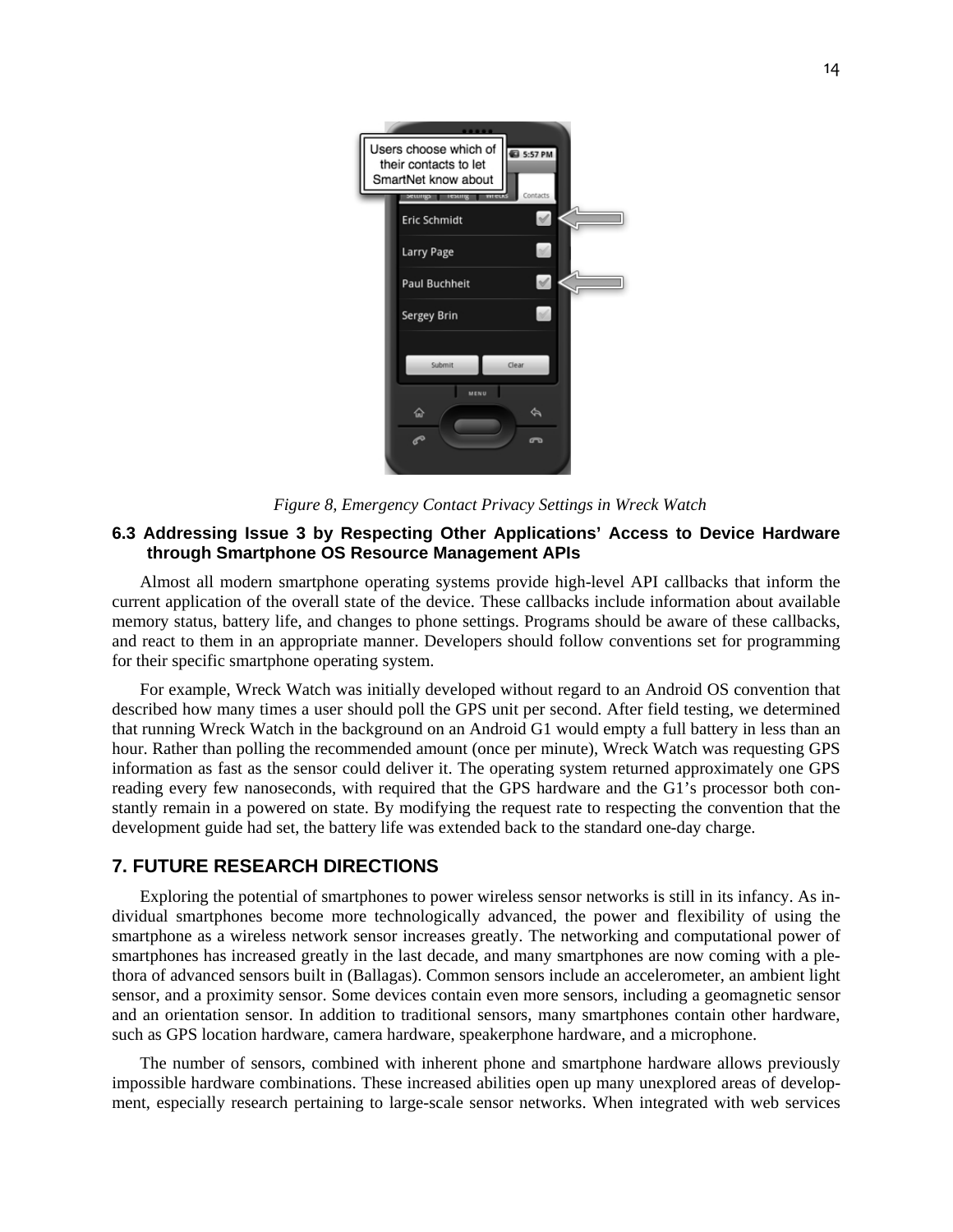the joint flexibility of these two approaches is quite large. This section summaries areas in which we encountered difficulties or unexplored issues as potential candidates for further research.

#### **7.1 Mixing Mission-Critical and Enterprise Class Applications or Services**

Web services offer many advantages for data processing and aggregation in wireless sensor networks, but they are not without their own issues. Many wireless sensor networks, especially networks with realtime or safety concerns, such as Wreck Watch, require guaranteed availability. Web services vary greatly in the amount of availability they offer, and typically make no guarantees as to service uptime. For example, the Twitter service experienced around 6 full days of downtime in 2007 (Dorsey). Likewise, more popular services are typically built on top of sturdy, business-class architectures designed to handle the load that popular service receives. Unfortunately, during large events (such as a natural disaster), the number of requests on such popular web services could become overwhelming. Similarly, many web services do not offer prioritization of requests, even at a rough granularity, or reliability of computational results. This poses problems for many mission critical sensor networks, and these features will hopefully be added as web services become more common.

#### **7.2 Ensuring Coverage in a Fixed Location**

While one of the major benefits of utilizing smartphones in wireless sensor networks is their mobility, this can be a problem for networks that have a need to guarantee coverage in a fixed geographical location. Mobile smartphones cannot easily ensure one specific area of coverage, and are generally better suited to a broad area of impact. For example, while Wreck Watch can provide coverage in many locations, it can never guarantee coverage 100% of the time in any specific location. If there were a busy city that typically had many smartphones traveling on it, then that street would have excellent coverage. However, if a lone car was driving on that street at an off-peak time, such as 3 A.M., then that car could have an accident, and there would be no smartphone node available to detect the wreck.

#### **7.3 Mobile Security, Without User Hassle or Frustration**

Current mobile platforms do not provide a clean balance between allowing flexibility, and retaining total security of the device. Apples iPhone discourages application interaction, and restricts functionality, resulting in fewer developer options for complex, interconnected application development. Google's Android platform takes a novel approach of declaring permissions, which the user can choose to accept or deny up front. However, the ability to accept some, and deny others, would be a significant advantage.

#### **7.4 External Sensor Pairing and Battery Life**

One of the largest limitations we discovered was the sensor set of smartphones. While there are a number of sensors available, there are also a limitless number of sensors not available. Many additional sensors would be useful, such as pressure and temperature sensors for a researcher interested in measuring large-scale climate conditions. While smartphones can be attached to external devices via protocols such as Bluetooth or ANT, these methods drain battery life and are unintuitive with regard to device pairing. We believe that healthy research in more user-friendly pairing protocols, along with continued research in battery life, would allow attaching sensors to a smartphone to be significantly more user-friendly.

### **7.5 Middleware Allowing Creation of Applications Intended for Multiple Smartphone Operating Systems**

While utilization of web services allows minimal device-specific programming, it would be quite beneficial to utilize middleware that would allow a single programming iteration, which could then be compiled and deployed across multiple smartphone operating systems. The Android OS allows a user to write an application matching the Android API, which can then be run on multiple Android-supporting hardware platforms, but no existing solution exists to allow creation of an application in a higher level language, and compilation of the application for multiple platforms, such as the Android and iPhone OS.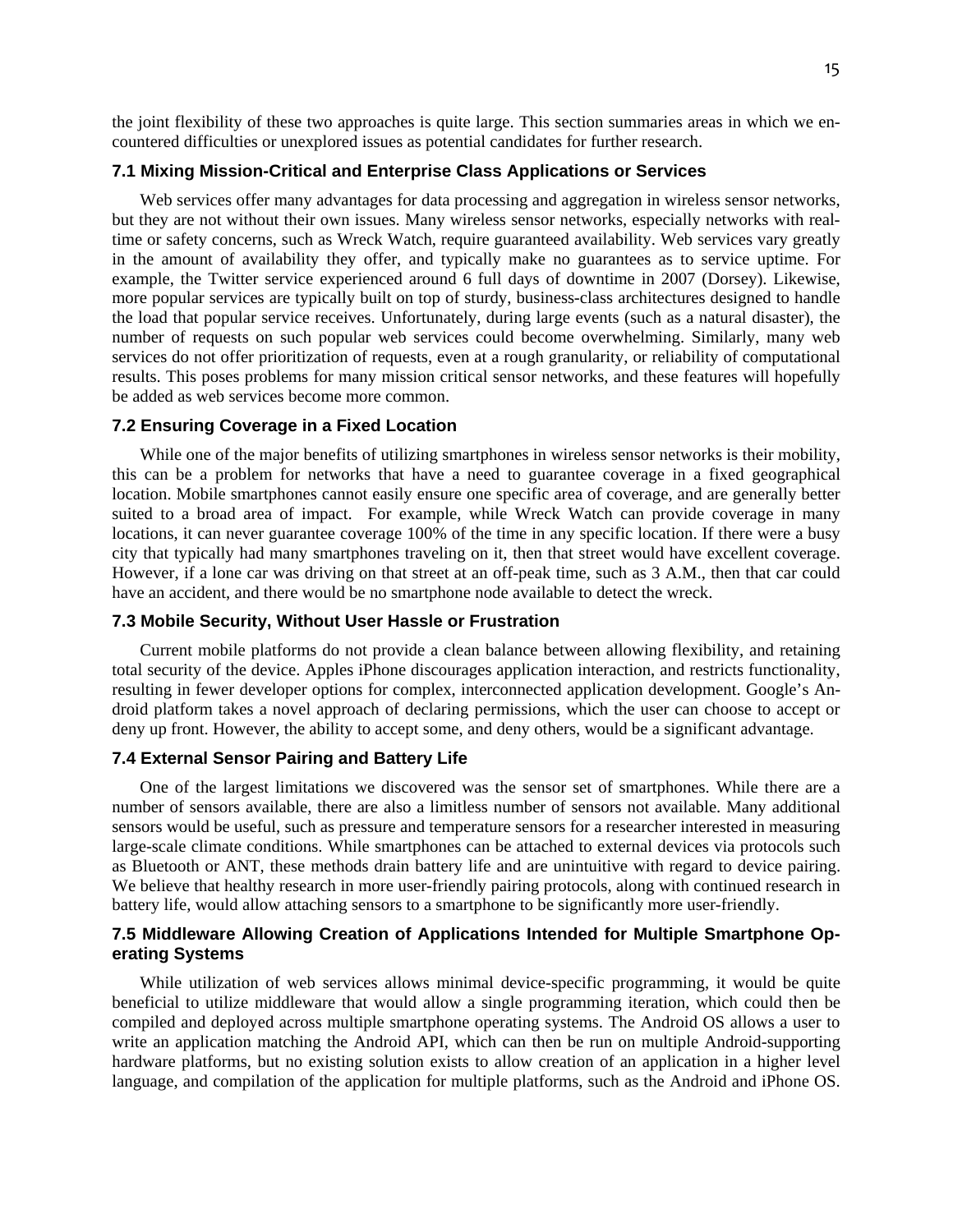With our expertise in middleware research and application, progress in this domain may come from within our organization.

#### **7.6 Sensor Network Applications Oriented Around Inherent Mobility**

Previous work on sensor networks has largely focused on geographically fixed areas. In contrast, the mobile nature of smartphones opens up exciting new research possibilities in many new fields. For example, smartphones would be an excellent fit for a sensor network designed to monitor social interactions. Other fields of application include (but are not limited to): highway traffic, marketing, and societal pattern analysis.

### **8. CONCLUDING REMARKS**

The capabilities of mobile devices have increased substantially over the last several years and with platforms, such as Apple's iPhone and Google's Android, will no doubt continue to expand. These platforms have ushered in a new era of applications and have presented developers with a wealth of new opportunities. Unfortunately, with these new opportunities have come new challenges that developers must overcome to make the most of these cutting-edge platforms.

In particular, understanding the limits of mixing mission-critical and enterprise-class services can be complex. Additionally, researchers face a significant challenge in understanding the orthogonal nature of mobile sensor networks relative to spatially fixed networks. While mobile networks present multiple opportunities, it is easy to mistakenly consider them analogous to fixed sensor wireless sensor networks. From our experience creating a web service and smartphone powered wireless sensor network, we learned the following key lessons:

- Utilization and reuse of existing libraries is a fundamental technique for improving network creation time and decreasing network cost. Most smartphones come pre-packaged with multiple libraries. Also, many third-party libraries are available that can either be statically linked against an application, or dynamically called at runtime.
- Combinations of multiple web services and smartphone sensors result in the most flexible application development environment. While web services are extremely powerful, the combination of web services and smartphone sensors can result in powerful application development at an extremely rapid pace.
- Flexibility can also be achieved by creation of a custom web service. In the event of a need for a complex web service, which cannot be achieved by combining various web services and smartphone sensors, a web service can be manually created.
- The mobile nature of smartphones allows fundamentally different sensor networks. This fundamentally mobile network will require significantly different methods of thought to be correctly designed and deployed.

The WreckWatch application is available under the Apache open-source license and can be downloaded at http://vuphone.googlecode.com.

### **REFERENCES**

K. Akkaya, M. Younis (2005). A survey on routing protocols for wireless sensor networks. *Ad Hoc Networks. 3(3) 325-349.*

Android Home. Android. Retrieved Oct. 10, 2009, from http://www.android.com/.

R. Ballagas, M. Rohs, J. Sheridan, J. Borchers. The Smart Phone: A Ubiquitous Input Device. IEEE Pervasive Computing, 5 (1), 2006.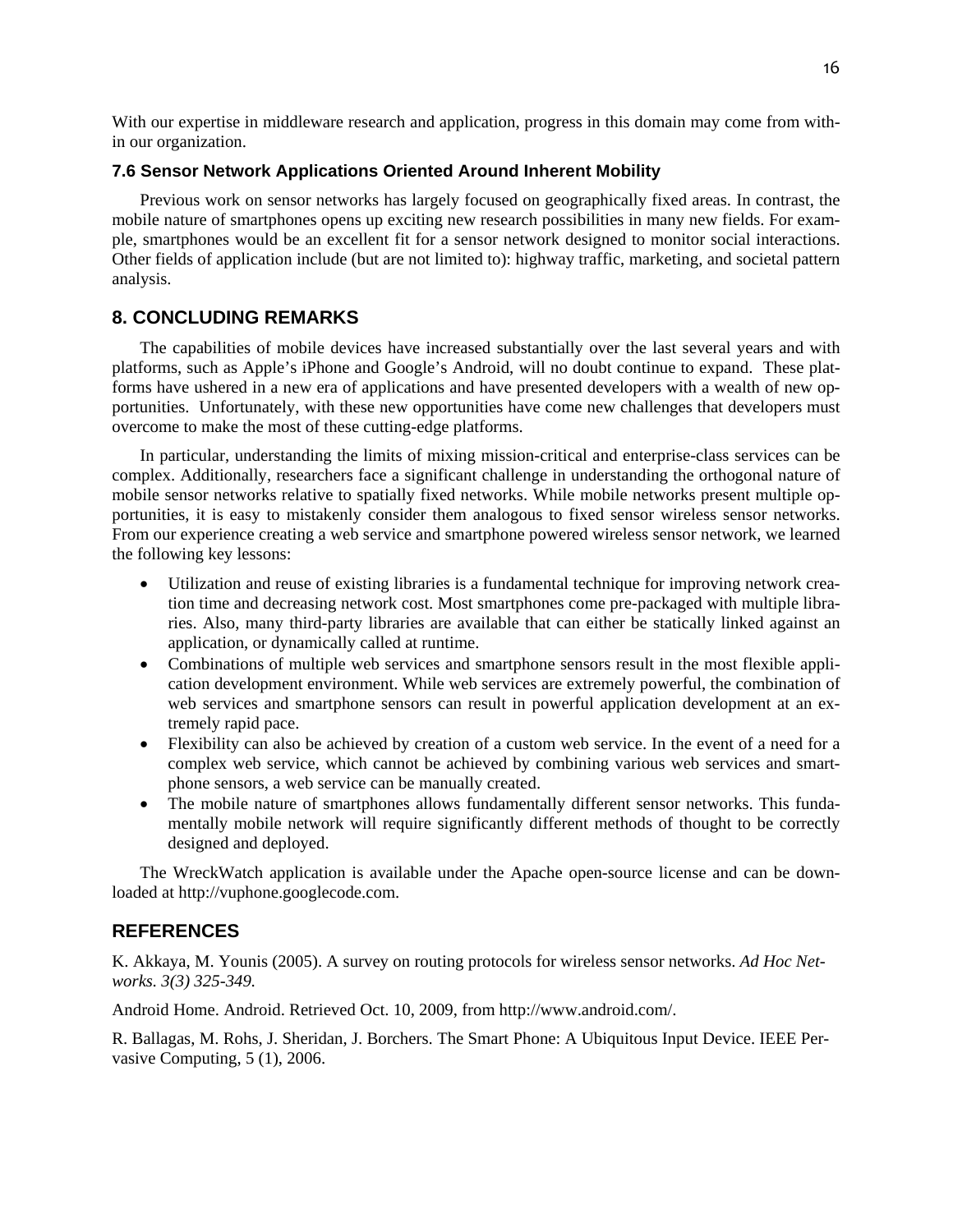M. Bathula, M. Ramezanali, I. Pradhan, N. Patel, J. Gotschall, and N. Sridhar. A sensor network system for measur- ing traffic in short-term construction work zones. In Proc. of DCOSS '09, pages 216–230, Berlin, Heidelberg, 2009. Springer-Verlag.

Betanews. Press Release. Apple: 13 M iPhones sold in total, 2.6 M Macs sold last quarter. October 2008. http://www.betanews.com/article/Apple-13-M-iPhones-sold-in-total-26-M-Macs-sold-lastquarter/1224624147.

S.L. Burkhard, *Economies of Application Development Programs*. Internet Economics IV. pp.43 Technical Report No. ifi-2009.01, University of Zurich, February 2009.

R. Buyya, C. S. Yeo, and S. Venugopal. Market-Oriented Cloud Computing: Vision, Hype, and Reality for Delivering IT Services as Computing Utilities. In *Proceedings of the 10th IEEE International Conference on High Performance Computing and Communications (HPCC 2008)*, Dalian, China, Sept. 2008.

C. Fleizach, M. Liljenstam, P. Johansson, G. M. Voelker, and A. Mehes. Can you infect me now?: malware propagation in mobile phone networks. In WORM '07: Proceedings of the 2007 ACM workshop on Recurring malcode, pages 61–68, New York, NY, USA, 2007. ACM.

C. Intanagonwiwat, D. Estrin, R. Govindan, and J. Heidemann, "Impact of Network Density on Data Aggregation in Wireless Sensor Networks", In Proceedings of the 22nd International Conference on Distributed Computing Systems (ICDCS), Vienna, Austria. July, 2002.

U. Lee, E. Magistretti, B. Zhou, M. Gerla, P. Bellavista, and A. Corradi. Efficient Data Harvesting in Mobile Sensor Platforms. In *IEEE PerSeNS Workshop*, Pisa, Italy, Mar. 2006.

P. Leijdekkers and V. Gay, "Personal heart monitoring and rehabilitation system using smart phones," in ICMB. IEEE Computer Society, 2006, p. 29. [Online]. Available: http://doi.ieeecomputersociety.org/10.1109 ICMB. 2006.39

K. Lorincz, D. J. Malan, T.R.F Fulford-Jones, A. Nawoj, A. Clavel, V. Shnayder, G. Mainland, M. Welsh, S. Moulton (2004). Sensor networks for emergency response: Challenges and opportunities. *IEEE Pervasive Computing, 16-23.*

S. R. Madden, M. J. Franklin, J. M. Hellerstein, and W. Hong. TAG: a Tiny AGgregation Service for Ad-Hoc Sensor Networks. In *Proceedings of the ACM Symposium on Operating System Design and Implementation (OSDI)*, Dec. 2002.

A. Manjeshwar and D. P. Agrawal. TEEN: A Routing Pro- tocol for Enhanced Efficiency in Wireless Sensor Networks. In *1st International Workshop on Parallel and Distributed Computing Issues in Wireless Networks and Mobile Com- puting*, April 2001.

P. Mohan, V. N. Padmanabhan, and R. Ramjee, Nericell: Rich Monitoring of Road and Traffic Conditions using Mobile Smartphones, In Proc. of ACM SenSys '08, Raleigh, NC, USA, Nov 2008.

L. Nachman, R. Kling. The Intel Mote platform: a Bluetooth-based sensor network for industrial monitoring. *Proceedings of the 4th International symposium on Information processing in sensor networks.* IEEE Press. 2005

R. Rogers, J. Lombardo, Z. Mednieks, and B. Meike. Android Application Development: Programming with the Google SDK. O'Reilly Media, Inc. 2009.

K. Romer, M. Friedemann (2004). The Design Space of Wireless Sensor Networks. *IEEE Wireless Communications, 11(6), 54-61.*

G. Roussos, A.J. March, S. Maglavera: Enabling Pervasive Computing with Smart Phones. IEEE Pervasive Computing pp. 20–27 (2005). April-June.

H. Salem, N Mohamed (2006). Middleware Challenges and Approaches for Wireless Sensor Networks.